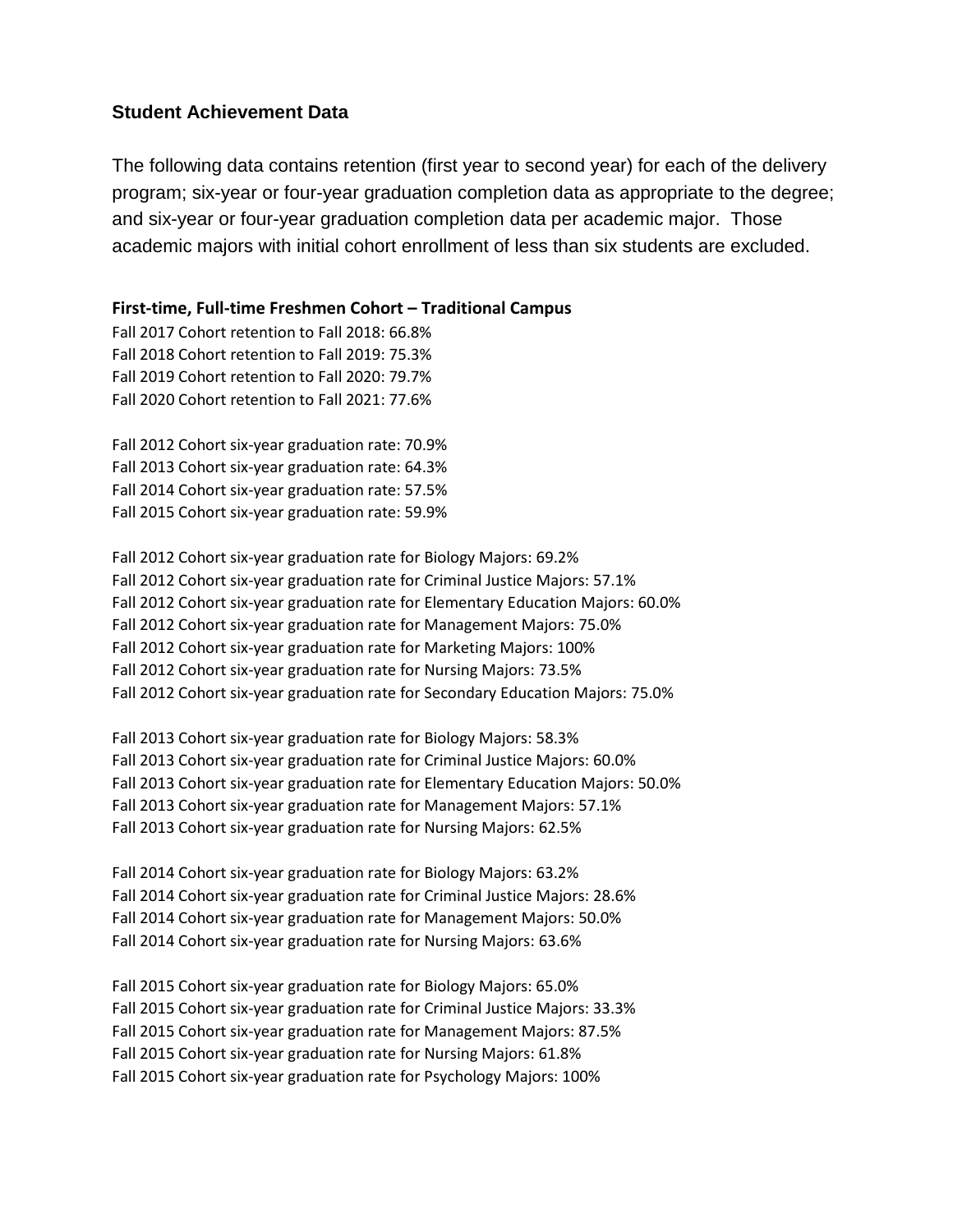### **New Transfer Student Cohort (full and part time) – Traditional Campus**

Fall 2017 Cohort retention to Fall 2018: 76.6% Fall 2018 Cohort retention to Fall 2019: 80.5% Fall 2019 Cohort retention to Fall 2020: 74.0% Fall 2020 Cohort retention to Fall 2021: 85.3%

Fall 2012 Cohort six-year graduation rate: 65.8% Fall 2013 Cohort six-year graduation rate: 67.8% Fall 2014 Cohort six-year graduation rate: 72.7% Fall 2015 Cohort six-year graduation rate: 76.4%

Fall 2012 Cohort six-year graduation rate for Accounting Majors: 100% Fall 2012 Cohort six-year graduation rate for Biology Majors: 42.9% Fall 2012 Cohort six-year graduation rate for Criminal Justice Majors: 46.2% Fall 2012 Cohort six-year graduation rate for Elementary Education Majors: 81.0% Fall 2012 Cohort six-year graduation rate for Management Majors: 76.9% Fall 2012 Cohort six-year graduation rate for Marketing Majors: 100% Fall 2012 Cohort six-year graduation rate for Nursing Majors: 59.3% Fall 2012 Cohort six-year graduation rate for Psychology Majors: 66.7% Fall 2012 Cohort six-year graduation rate for Secondary Education Majors: 55.6% Fall 2012 Cohort six-year graduation rate for Social Work Majors: 64.7%

Fall 2013 Cohort six-year graduation rate for Accounting Majors: 77.8% Fall 2013 Cohort six-year graduation rate for Biology Majors: 37.5% Fall 2013 Cohort six-year graduation rate for Computer Science Majors: 80.0% Fall 2013 Cohort six-year graduation rate for Criminal Justice Majors: 72.2% Fall 2013 Cohort six-year graduation rate for Elementary Education Majors: 38.1% Fall 2013 Cohort six-year graduation rate for Human Res Management Majors: 100% Fall 2013 Cohort six-year graduation rate for Management Majors: 80.0% Fall 2013 Cohort six-year graduation rate for Marketing Majors: 100% Fall 2013 Cohort six-year graduation rate for Nursing Majors: 78.6% Fall 2013 Cohort six-year graduation rate for Secondary Education Majors: 57.1% Fall 2013 Cohort six-year graduation rate for Social Work Majors: 50.0%

Fall 2014 Cohort six-year graduation rate for Accounting Majors: 63.6% Fall 2014 Cohort six-year graduation rate for Biology Majors: 37.5% Fall 2014 Cohort six-year graduation rate for Computer Science Majors: 71.4% Fall 2014 Cohort six-year graduation rate for Criminal Justice Majors: 87.5% Fall 2014 Cohort six-year graduation rate for Elementary Education Majors: 56.3% Fall 2014 Cohort six-year graduation rate for Management Majors: 60.0% Fall 2014 Cohort six-year graduation rate for Nursing Majors: 65.9% Fall 2014 Cohort six-year graduation rate for Psychology Majors: 85.7% Fall 2014 Cohort six-year graduation rate for Social Work Majors: 83.3%

Fall 2015 Cohort six-year graduation rate for Criminal Justice Majors: 75.0% Fall 2015 Cohort six-year graduation rate for Elementary Education Majors: 86.8%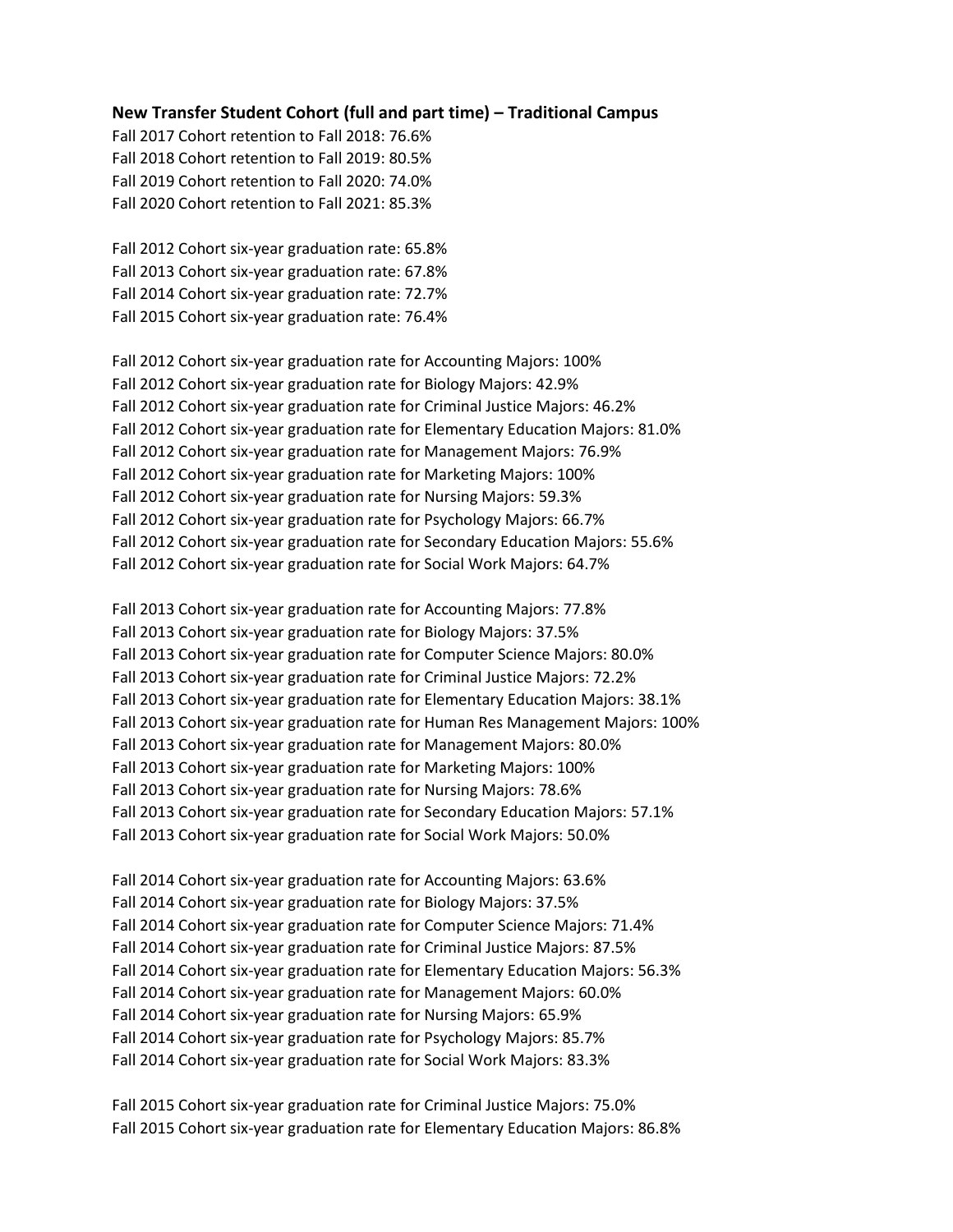Fall 2015 Cohort six-year graduation rate for Marketing Majors: 100% Fall 2015 Cohort six-year graduation rate for Management Majors: 100% Fall 2015 Cohort six-year graduation rate for Nursing Majors: 30.0% Fall 2015 Cohort six-year graduation rate for Psychology Majors: 100% Fall 2015 Cohort six-year graduation rate for Secondary Education Majors: 36.4% Fall 2015 Cohort six-year graduation rate for Social Work Majors: 58.3%

### **Adult Accelerated Undergraduate Face-to-Face Program**

Fall 2017 Cohort retention to Fall 2018: 72.5% Fall 2018 Cohort retention to Fall 2019: 64.0% Fall 2019 Cohort retention to Fall 2020: 82.4% Fall 2020 Cohort retention to Fall 2021: 77.8%

Fall 2012 Cohort six-year graduation rate: 72.1% Fall 2013 Cohort six-year graduation rate: 72.6% Fall 2014 Cohort six-year graduation rate: 72.6% Fall 2015 Cohort six-year graduation rate: 63.3%

Fall 2016 Cohort four-year graduation rate for Business Majors: 77.8% Fall 2016 Cohort four-year graduation rate for Nursing AP Majors: 90.0%

Fall 2017 Cohort four-year graduation rate for Accounting Majors: 28.6% Fall 2017 Cohort four-year graduation rate for NursingAP Majors: 63.6%

Fall 2014 Cohort six-year graduation rate for Business Majors: 82.4% Fall 2014 Cohort six-year graduation rate for Nursing AP Majors: 78.1%

Fall 2015 Cohort six-year graduation rate for Accounting Majors: 71.4% Fall 2015 Cohort six-year graduation rate for NursingAP Majors: 87.5%

#### **Online Undergraduate Program**

Fall 2017 Cohort retention to Fall 2018: 58.8% Fall 2018 Cohort retention to Fall 2019: 61.5% Fall 2019 Cohort retention to Fall 2020: 56.3% Fall 2020 Cohort retention to Fall 2021: 69.8%

Fall 2012 - NA Fall 2013 Cohort six-year graduation rate: 50.0% Fall 2014 Cohort six-year graduation rate: 75.0% Fall 2015 Cohort six-year graduation rate: 53.1%

Fall 2016 Cohort four-year graduation rate for Business Majors: 75.0% Fall 2016 Cohort four-year graduation rate for Human Res Mgmt Majors: 57.1% Fall 2016 Cohort four-year graduation rate for Nursing AP: 38.5%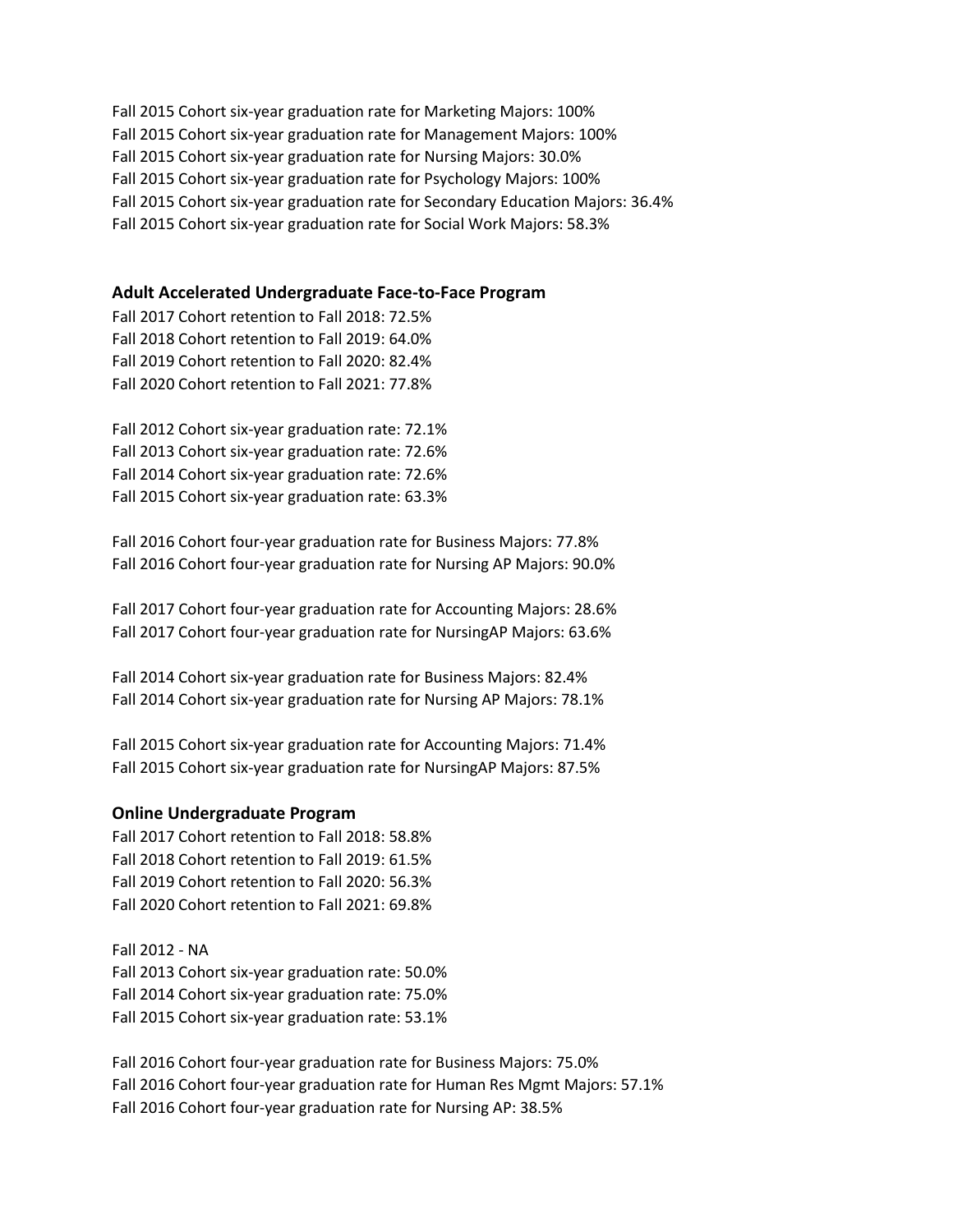Fall 2017 Cohort four-year graduation rate for Business Majors: NA Fall 2017 Cohort four-year graduation rate for NursingAP Majors: 50.0%

Fall 2013 Cohort six-year graduation rate for Business Majors: 60.0% Fall 2014 Cohort six-year graduation rate for Business Majors: 100%

Fall 2015 Cohort six-year graduation rate for Business Majors: 23.1% Fall 2015 Cohort six-year graduation rate for Human Resource Mgmt Majors: 66.7% Fall 2015 Cohort six-year graduation rate for NursingAP Majors: 80.0%

# **Graduate Face-to Face Program**

Fall 2014 Cohort four-year graduation rate: 81.2% Fall 2015 Cohort four-year graduation rate: 77.1% Fall 2016 Cohort four-year graduation rate: 91.9% Fall 2017 Cohort four-year graduation rate: 85.0%

Fall 2018 Cohort two-year graduation rate for Master of Arts in Marriage and Family Therapy: 66.7% Fall 2018 Cohort two-year graduation rate for Master of Science in Nursing: 66.7% Fall 2018 Cohort two-year graduation rate for Master of Education: 94.7% Fall 2018 Cohort two-year graduation rate for Master of Strategic Leadership: 81.8% Fall 2018 Cohort two-year graduation rate for Master of Business Administration: 37.5%

Fall 2019 Cohort two-year graduation rate for Master of Arts in Marriage and Family Therapy: 53.6% Fall 2019 Cohort two-year graduation rate for Master of Science in Nursing: 72.7% Fall 2019 Cohort two-year graduation rate for Master of Education: 100% Fall 2019 Cohort two-year graduation rate for Master of Strategic Leadership: 44.4% Fall 2019 Cohort two-year graduation rate for Master of Business Administration: 40.0%

Fall 2016 Cohort four-year graduation rate for Master of Arts in Marriage and Family Therapy: 79.2% Fall 2016 Cohort four-year graduation rate for Master of Science in Nursing: 88.9% Fall 2016 Cohort four-year graduation rate for Master of Education: 80.0% Fall 2016 Cohort four-year graduation rate for Master of Strategic Leadership: 66.7% Fall 2016 Cohort four-year graduation rate for Master of Business Administration: 63.6%

Fall 2017 Cohort four-year graduation rate for Master of Arts in Marriage and Family Therapy: 76.2% Fall 2017 Cohort four-year graduation rate for Master of Science in Nursing: 100% Fall 2017 Cohort four-year graduation rate for Master of Education: 100% Fall 2017 Cohort four-year graduation rate for Master of Strategic Leadership: 100% Fall 2017 Cohort four-year graduation rate for Master of Business Administration: 87.5%

## **Graduate Online Program**

Fall 2017 Cohort two-year graduation rate: 90.9% Fall 2018 Cohort two-year graduation rate: 65.6% Fall 2019 Cohort two-year graduation rate: 57.1%